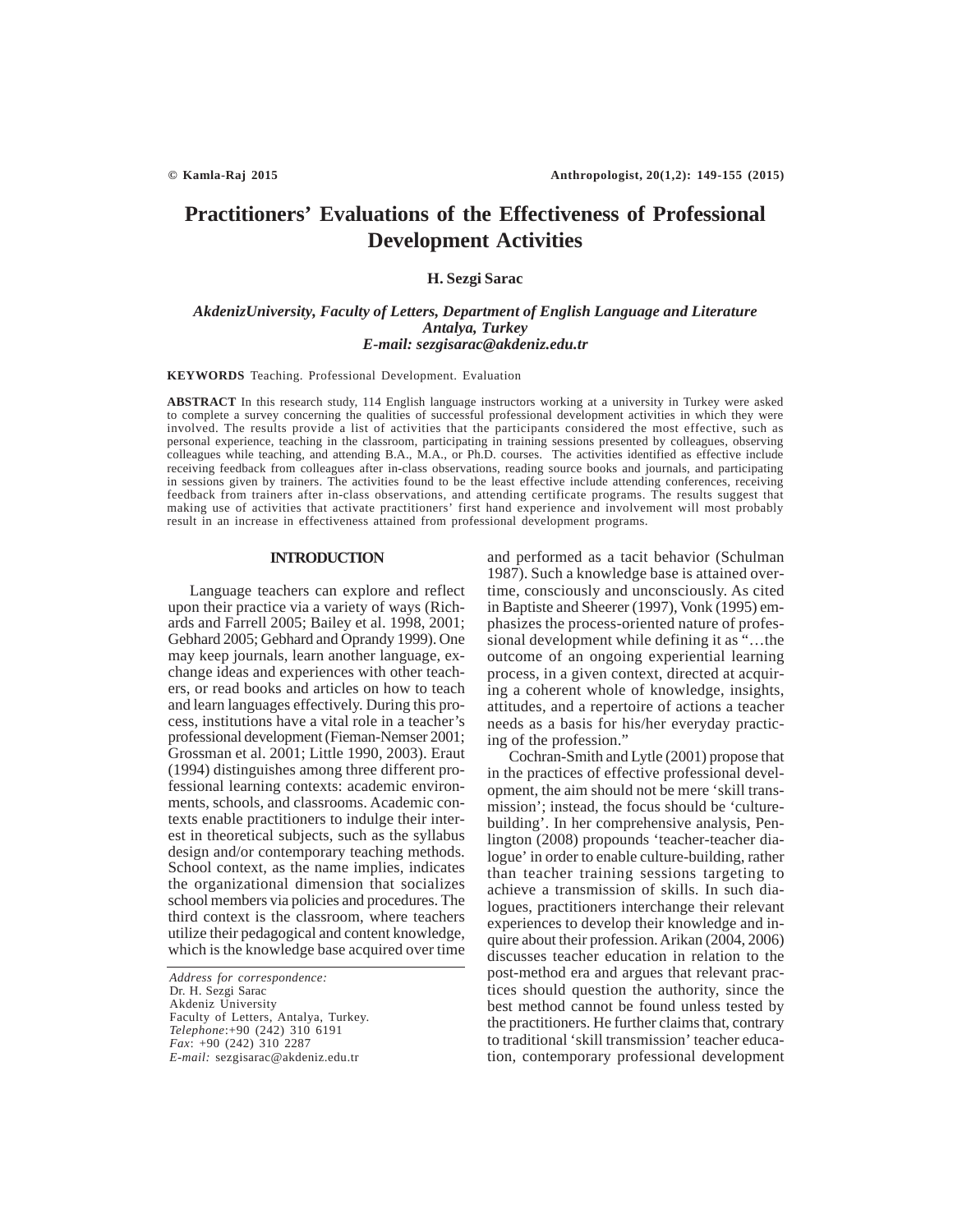practices give greater importance to bottom-up structures of processing experiential knowledge.

Research on teacher education mainly focuses on how practitioners evaluate and perceive their professional development by filtering their activities and by considering their previous schooling experiences, cultural values, belief in authority, and abstract knowledge (Day et al. 1993). In relation to teacher appreciation and learning, Freeman (1991) disputes the dependent position of teachers in the conventional sense of teaching methods and argues that teacher experience and tacit knowledge about teaching that arisesfrom their lives as students should not be overlooked. In that sense, the importance of teachers' school and classroom contexts becomes obvious. Spolsky (2009) argues that teachers make up a widely heterogeneous group of individuals with different qualities stemming from their age, educational background, experience, knowledge of the language, sex, skills, and social status. In that sense, teacher beliefs and practices are naturally accepted as varied due to such fundamental differences.

Various findings on teacher development promote the importance and need for devolution of authority from administrators or trainers to teachers. Nevertheless, in their study, Kelly and Williamson (2002) compiled the common threads of professional development over 20 years of research and concluded that researchers and teacher leaders became increasingly convergent in their analyses and recommendations on the issue. According to the review, positive teacher development:

- is based on a view of teaching as intellectual work, recognizing teachers as professionals, and incorporates teachers into the planning and design of professional development;
- focuses on student learning and is assessed, at least in part, based on student learning and changes in classroom practice;
- is connected to knowledge of the content that is being taught, and is aligned with local and national content standards;
- $\bullet$  is ongoing, and allows time for training, practice, feedback, and follow-up support for teachers to master new content and strategies and to reflect, analyze, and refine their practice;
- is practical, school-based and embedded in teacher work, yet is rooted in the knowledge base for teaching;
- is collaborative, provides opportunities for teachers to interact with peers, and establishes a learning community of which all teachers are members;
- is part of a larger coherent plan for building wide change (p. 410).

Although positive teacher development activities help practitioners develop themselves, practitioners are currently cited as the major agents who can change and improve themselves. As Shawer (2010) articulates, while some teachers continue to develop themselves beyond their pre-service training, others rarely take actions to advance their career, which therefore raises serious concerns about teacher development in terms of the opportunities provided. Research on teacher experiences and evaluations of their professional development is seriously needed to improve professional development practices at all levels of instruction as well as all around the world. Previous research in Turkey has shown that English language teachers use peer evaluation, self-observation, reflective journals, action research, and team-teaching as the most widely used professional development tasks (Genc 2012).

The related literature focuses on the process of teacher development and the kinds of goals and objectives supposed to be attained at the end of any teacher development process. Nevertheless, while designing such a procedure, teacher evaluations and perceptions on the related activities should also be regarded as the focal point. As highlighted by Turhan and Arikan (2009), examining English language teachers' opinions and beliefs via research studies on their professional development is necessary in order to improve such practices employed at Turkish universities. Besides, teacher development is still an area about which not much is known (Lunenber et al. 2014).Therefore, in this exploratory study the aim is to identify teachers' evaluations of different kinds of professional development activities in which they participate. More specifically, the research questions are as follows:

1. What types of professional development activities are found to be the most and least efficient by practitioners?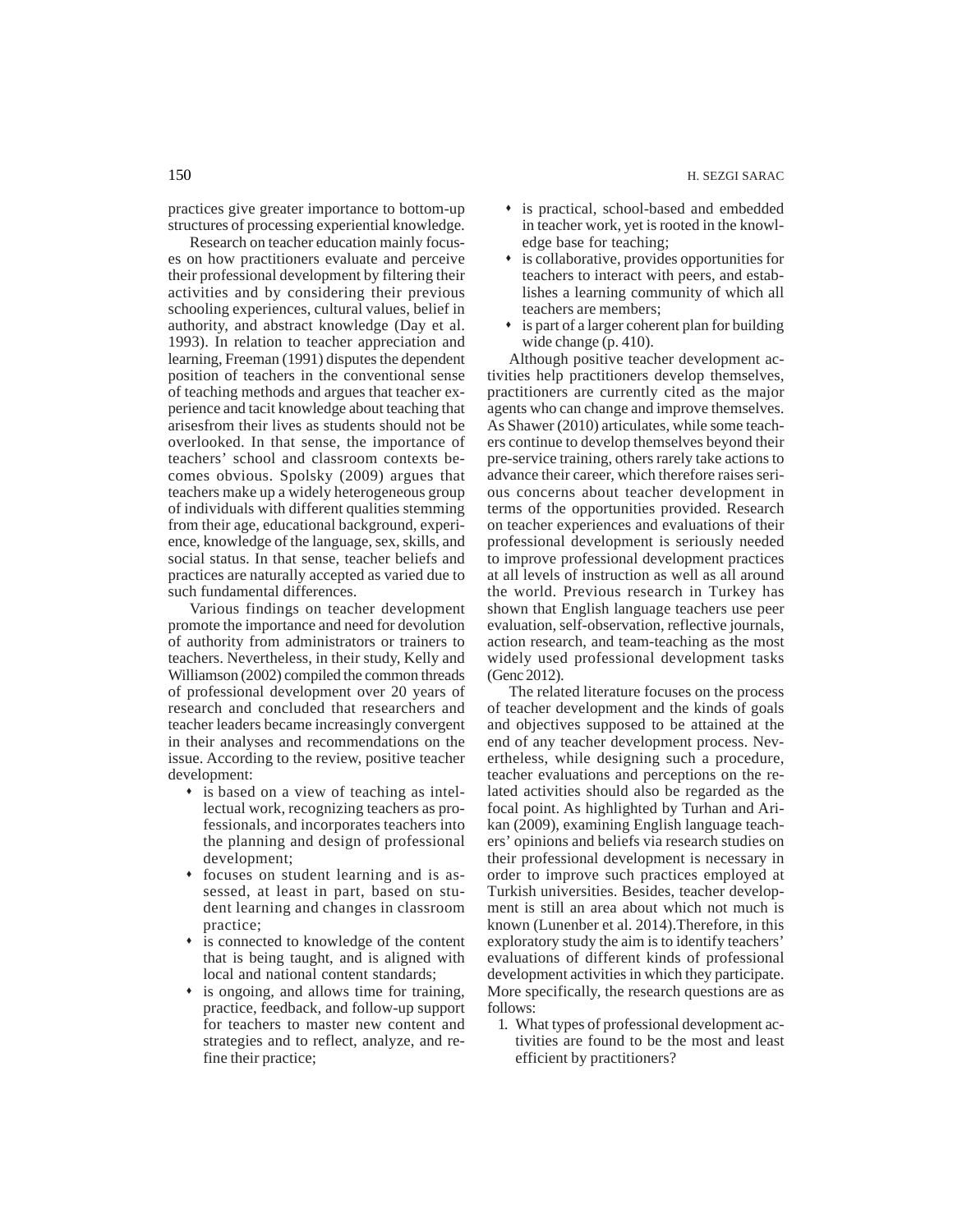2. Is there a difference between trainer-directed or peer-directed professional activities in terms of teacher appreciation?

#### **METHODOLOGY**

## **Research Design**

This research is designed as a descriptive study. As de Vaus (2001) articulates, descriptive research studies try to answer the question 'What is going on?' Therefore, descriptive studies are fundamental to understanding all human activities in a detailed manner.

## **Research Sample**

The participants  $(N=114)$  are all instructors of English as a foreign language (EFL). They are all Turkish practitioners and work for the same institution: the Department of Basic English at a foundation university in Ankara, Turkey. The English language instruction provided in such departments in Turkey aims to improve tertiary level learners' foreign language proficiency, and lasts for one complete academic year before students are enrolled in their first year classes at the B.A. or B.S. level departments. The participants teach general English to students at different language competency levels. In addition, they are required to attend all professional development activities planned by the administration. Some of the activities include observing their peers, participating in teacher training sessions held by trainers, and receiving feedback from peers after being observed by them in the classroom. The convenience sampling method was used to invite participants to take part in the study. These participants were selected because the descriptive data planned to be collected could best be gathered from those members of the population who would provide the researcher with the information specifically intended to be elicited. As illustrated in Table 1, among the total number of participants  $(N=114)$  contributing to the study, 98 are female and 16 are male. In terms of gender homogeneity, the number of male participants might seem insufficient; nevertheless, there are only 22 male practitioners out of 168 total teachers working for that institution, and the majority of male teachers (72.7%) participated in the data collection procedure, which is proportionate with their numerical representation in the department.

The majority of participants are between the ages of 36 and 40, and 80.7 percent of the practitioners have a Bachelor's Degree in English Language Teaching (ELT), and 19.3 percent hold a Master's Degree in ELT. Of the total participants, 8.8 percent of the group have the least experience in teaching, with 5 to 10 years. A majority of total participants, 57.9 percent, have10 to14 years of experience. Almost 16 percent of the participants have practiced 10 to 15 years in the profession and over 20 years of experience belongs to 17.5 percent of the total data suppliers. The list of frequencies and percentages of participants' data on sex, age, qualification, and experience can be seen in Table 1.

**Table 1: Participants' background**

|                 |               |                | $\%$ |
|-----------------|---------------|----------------|------|
| Gender          | Female        | 98             | 86.0 |
|                 | Male          | 16             | 14.0 |
| Age             | $26 - 30$     | 10             | 8.8  |
|                 | $31 - 35$     | 32             | 28.1 |
|                 | $36 - 40$     | 50             | 43.9 |
|                 | $41 - 45$     | 22             | 19.3 |
| Degree Obtained | Non-ELT dept. | $\overline{2}$ | 1.8  |
|                 | B.A. in ELT   | 90             | 78.9 |
|                 | M.A. in ELT   | 22             | 19.3 |
| Teaching        | 5-9 years     | 10             | 8.8  |
| Experience      | $10-14$ years | 66             | 57.9 |
|                 | $15-20$ years | 18             | 15.8 |
|                 | Over 20 years | 20             | 17.5 |

#### **Data Collection, Instrument, and Procedure**

In order to determine EFL teachers' evaluations on professional development activities, a questionnaire with two sections was developed. In the first section, data on the participants' background was collected; the second section collected thepractitioners' evaluations of the efficiency of professional development activities. For clarity, the teacher development activities were categorized in relation to the participants' evaluations of the activities' levels of effectiveness. The whole set of activities were evaluated via a Likert-type questionnaire with an ordered continuum of four categories. The categories included were 'very effective', 'effective', 'indecisive', and 'not effective'. Therefore, the set of activities evaluated as 'very effective' and 'effective' were taken into consideration to identify those that were the most effective, and the results were calculated through frequencies and percentages.

To ensure the reliability of the developed data collection tool, it was first piloted with 25 teach-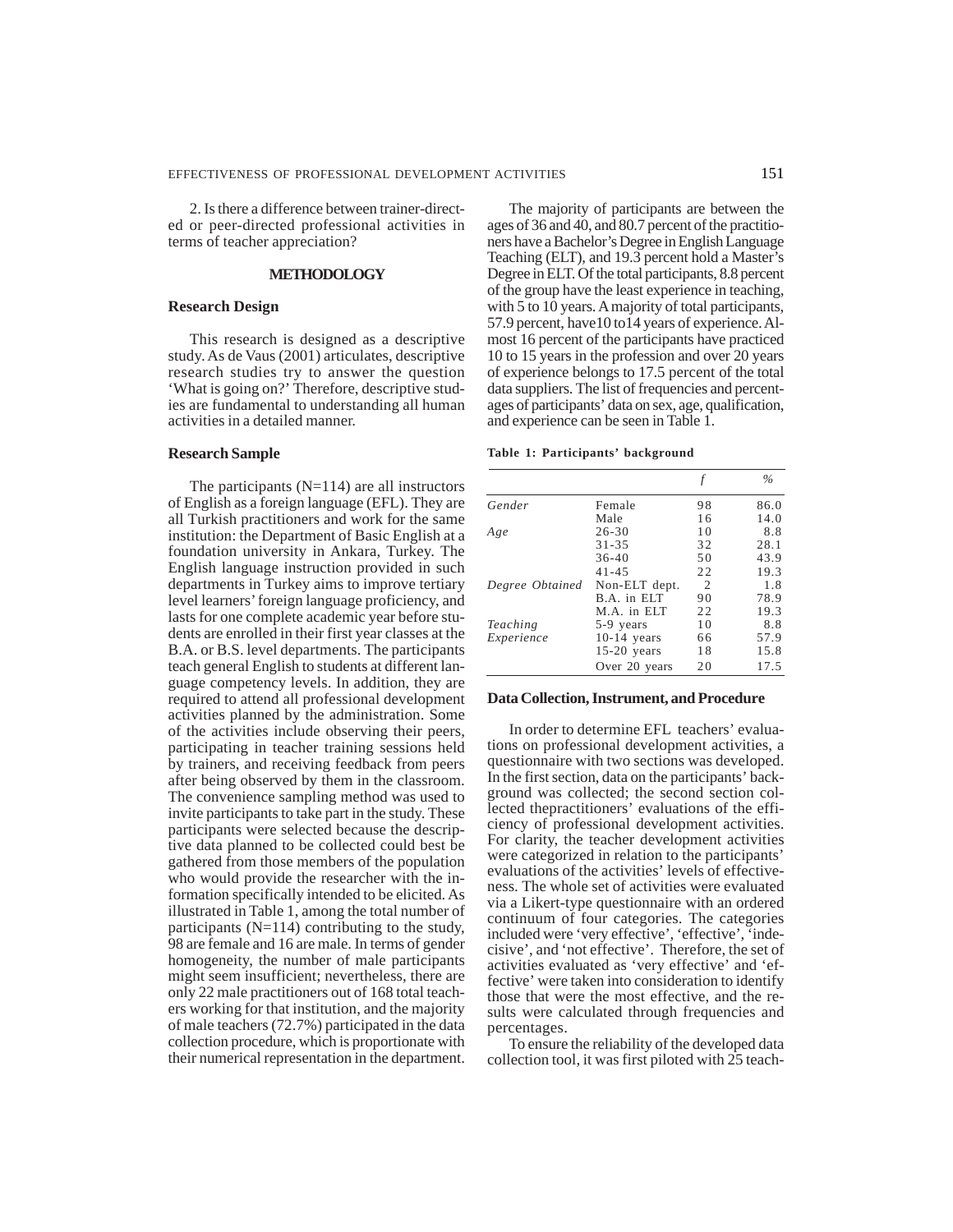#### 152 H. SEZGI SARAC

ers working for the same Department of Basic English. Having administered the questionnaire, the Cronbach's Alpha value was found to be .84, which indicated that the tool was reliable to collect data for this research within this locale. After the pilot, another group of teachers  $(N=114)$ working for the same institution completed the questionnaire. As for the internal validity of the data analytical process, two other researchers went over the statistics and the analyses of the researcher so as to make sure the structure of the "research design enables us to draw unambiguous conclusions from our results" (de Vaus 2001: 28). In terms of the external validity, the findings were discussed in comparison to the researcher's own experiences and the review of the literature were ensured. This process revealed that the results could be accepted as valid since the data revealed acceptable findings similar to the researcher's experiences and the results of other studies in the field.

#### **FINDINGS**

The first set of data gathered was categorized in terms of the most effective development activities. This group of activities included 'personal experience,' 'teaching in the classroom,' 'participating in training sessions presented by peers,' 'observing peers while teaching', and 'attending B.A., M.A., or Ph.D. courses.' These developmental activities were evaluated as both 'very effective' and 'effective' by the participants. The following set of data identified ison the effective activities 'receiving feedback from colleagues after in-class observations,' 'reading source books andjournals', and 'participating in sessions by trainers'. The least effective activities selected by the participants were 'attending conferences on ELT', 'receiving feedback from trainers after in-class observations,' and 'attending certificate programs'.

#### **Activities Reported as Most Effective**

According to the results, all of the participants (N=114) regard their own 'personal experience' as the most effective professional activity thatenables development in the profession. The nextactivity found to be effective is 'teaching in the classroom' (82.5% very effective, 17.5 % effective). Most of the teachers indicate that 'participating in training sessions presented by colleagues' is very effective (29.8%) and effective (54.4%). Nevertheless, 15.8 percent of the participants think that it is not effective as a developmental activity. 'Peer observation while teaching' is a very effective activity for 17.5 percent and effective for 66.7 percent of the participants, but 15.8 percent think that it is not effective. The first set of the findings can be seen in Table 2.

**Table 2: The most effective professional development activities**

| <i>Item</i> | Professional development<br>activities                        |                                           |                  | $\frac{0}{6}$        |
|-------------|---------------------------------------------------------------|-------------------------------------------|------------------|----------------------|
| 1           | Personal<br>experience                                        | Very effective 114                        |                  | 100                  |
| 2           | Classroom                                                     | Very effective                            | 94               | 82.5                 |
|             | teaching                                                      | Effective                                 | 20               | 17.5                 |
| 3           | Participating in                                              | Very effective                            | 34               | 29.8                 |
|             | training sessions Effective<br>offered by peers Not effective |                                           | 62<br>18         | 54.4<br>15.8         |
| 4           | Peer observation Very effective                               |                                           | 20               | 17.5                 |
|             |                                                               | Effective                                 | 76               | 66.7                 |
|             |                                                               | Not effective                             | 18               | 15.8                 |
| 5           | Attending B.A.,<br>M.A., or Ph.D.<br>courses                  | Very effective<br>Effective<br>Indecisive | 20<br>72<br>2.2. | 17.5<br>63.2<br>19.3 |
|             |                                                               |                                           |                  |                      |

## **Activities Reported as Effective**

Among the participants of this study, 64.9 percent (f=74) consider the feedback received from their colleagues after peer observationaseffective. Conversely, 19.3 percent of the participating teachers are indecisive and 15.8 percent indicate that this activity is not effective. The teachers indicated that reading source books or research articles is an effective activity (63.2%, f=72). On the same item, 28.1 percent of the participants are indecisive and 8.8 percent point out that it is not an effective activity in terms of professional development. Moreover, 52.6 percent (f=60) state that participating in sessions offered by teacher trainers is effective. Nevertheless, 26.3 percent areindecisive and 21 percent. According to the researcher that is not an effective activity. Table 3 illustrates the findings in frequencies and percentages.

# **Activities Reported as Least Effective**

The last set of data from the questionnaire indicate that attending certificate programs is regarded as effective by 45.6 percent of the participants. As shown in Table 4, almost 53 percent of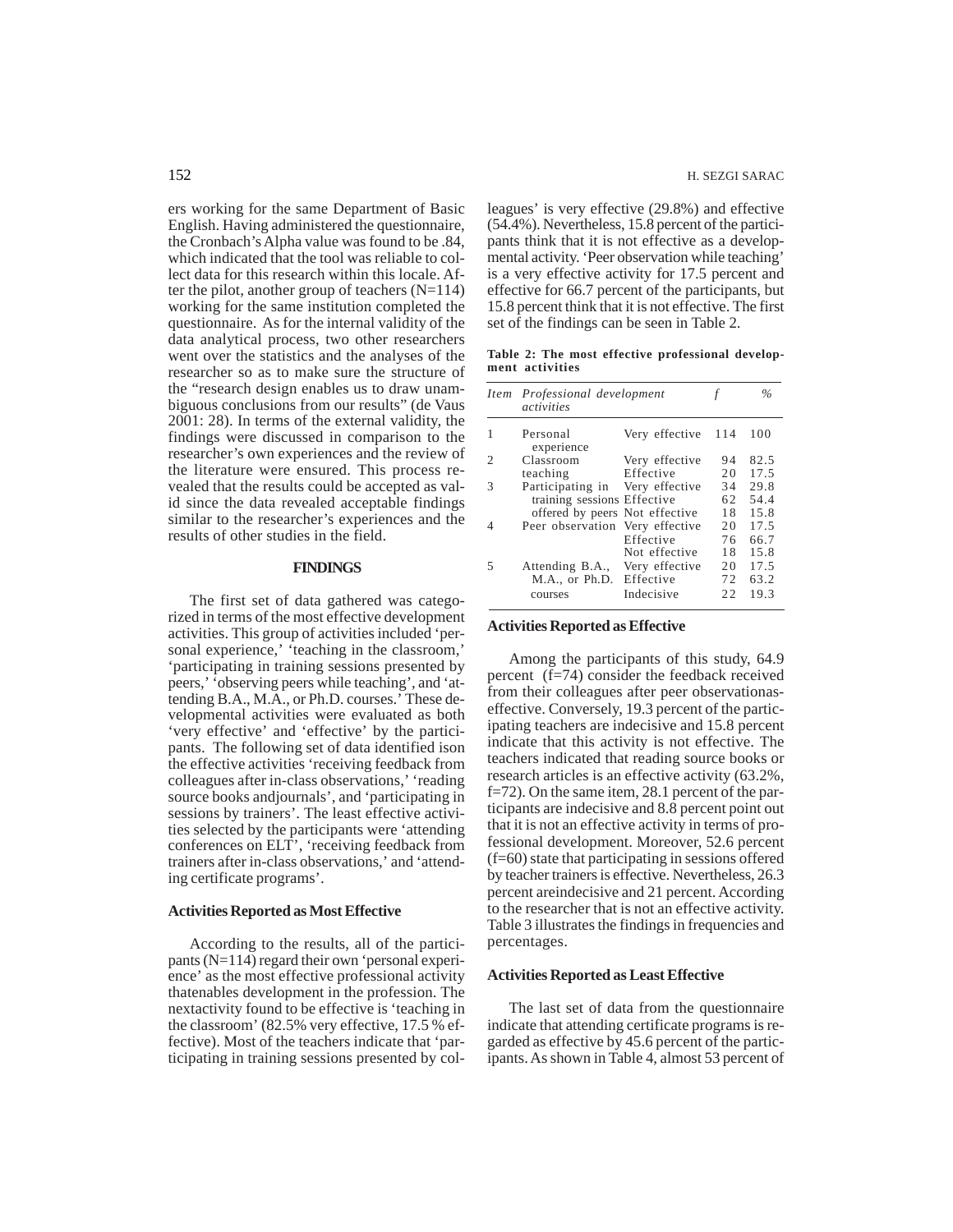**Table 3: Effective professional development activities**

| <i>Item</i> | Professional development<br>activities    |               |     | $\%$ |
|-------------|-------------------------------------------|---------------|-----|------|
|             | Feedback received Effective               |               | 74  | 64.9 |
|             | from colleagues Indecisive                |               | 22  | 19.3 |
|             | after peer obser- Not effective<br>vation |               | 18  | 15.8 |
|             | Reading source                            | Effective     | 72  | 63.2 |
|             | books or research Indecisive              |               | 16  | 28.1 |
|             | articles                                  | Not effective | 10  | 8.8  |
|             | Participating in                          | Effective     | 60  | 52.6 |
|             | sessions offered                          | Indecisive    | 30  | 26.3 |
|             | by trainers                               | Not effective | 2.4 | 21.1 |

the participants are indecisive on the same activity and 1.8 percent think that it is not effective. The participants indicate that attending conferences on foreign language teaching is 38.6 percent effective. Alternatively, 45.6 percent of the participants are indecisive on the efficiency of the same item, and 15.8 percent think that it is not effective. Receiving feedback from trainers after in-class observations is accepted by 36.8 percent of the participants as an effective activity (f=42), while 10.5 percent indicate that it is not an effective activity. It is noteworthy that 52.6 percent are indecisive about the effectiveness of receiving feedback from trainers after in-class observations.

**Table 4: Least effective professional development activities**

| <i>Item</i> | Professional development<br>activities |               |     | $\frac{0}{0}$ |
|-------------|----------------------------------------|---------------|-----|---------------|
|             | Attending certifi-                     | Effective     | 26  | 45.6          |
|             | cate programs                          | Indecisive    | 30  | 52.6          |
|             |                                        | Not effective | 1   | 1.8           |
|             | Attending                              | Effective     | 44  | 38.6          |
|             | conferences on                         | Indecisive    | 52  | 45.6          |
|             | foreign language<br>teaching           | Not effective | 18  | 15.8          |
|             | Receiving feedback Effective           |               | 42  | 36.8          |
|             | from trainers after Indecisive         |               | 60  | 52.7          |
|             | in-class obser-<br>vations             | Not effective | 12. | 10.5          |

#### **DISCUSSION**

The results suggest that making use of activities that activate practitioners' firsthand involvement and experience will most probably result in an increase in the effectiveness attained from professional development programs. However, the instructors' evaluations suggest that

activities such as certificate programs, conferences, and the feedback received from teacher trainers have less effect on their professional development. As is also emphasized by the participating teachers, the professional contribution provided by the colleagues is more appreciated than that offered by the trainers. As mentioned in a study by Hismanoglu and Hismanoglu (2010), language teachers believe that teacher trainers evaluate their job performance in a judgmental manner. Besides, in terms of identifying what practitioners need in professional development, Mansour et al. (2013) indicate that there might be mismatches between teachers' and trainers' perceptions, which should lead us to question the teacher educators' roles in identifying and meeting teachers' needs of professional development. Hence, foreign language schools situated at higher education institutions should plan training programs according to the results of such studies so as to increase teachers' overall effectiveness in their own institutions.

Koc and Ozden (2013) state that both preservice and in-service teachers are in need of working in collaboration with colleagues in order to gain support and develop professionally. Thinking of collaboration and professional development, as contemporary discussions indicate, foreign language teachers' professional development is closely related with context-specific experiences. In that sense, the results of the study make sense when its context-specific scope is realized. Considering the case specific features, such continuous training activities may lead to the validated professional teaching standards as well.While designing such training activities and programs, case and participant related factors are to be considered; such as, the teachers' sociocultural backgrounds and appropriate methods of instruction for those specific contexts (Saricoban and Oz 2014). Via tailoring programs and applications to fit well with the participant-specific variables, the efficiency of professional development and colleague collaboration can be ensured.

#### **CONCLUSION**

This study aimed to identify teachers' evaluations of different kinds of professional development activities in which they participated so as to understand the nature of the most effective activities. It was conducted with 114 EFL instructors who worked at a foundation university in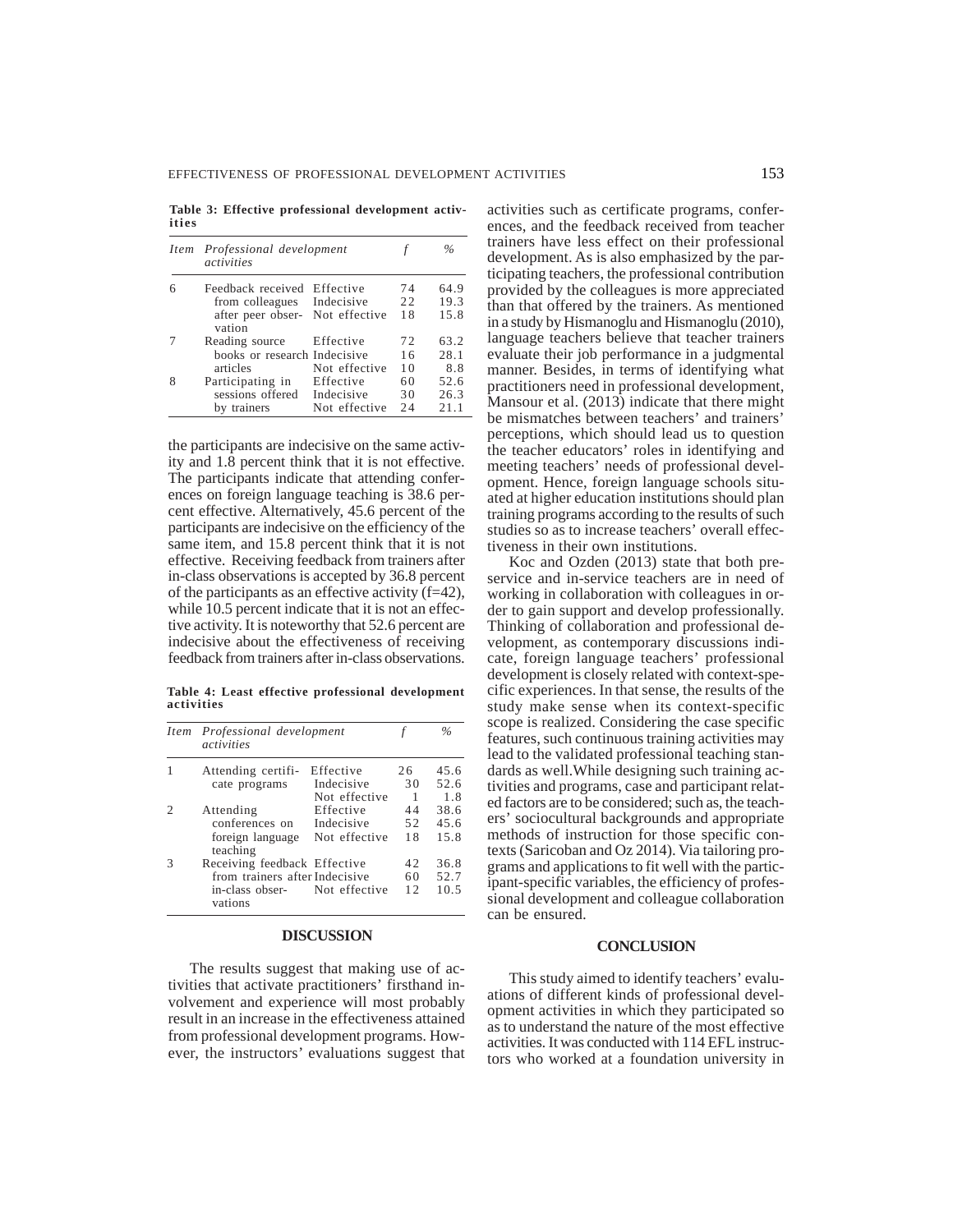Ankara, Turkey. The first research question aimed to determine the types of professional development activities found to be the most and the least effective, and it was found that 'personal experience', 'teaching in the classroom', 'participating in training sessions presented by colleagues', 'peer observation', and 'attending B.A., M.A., or Ph.D. courses' were the most effective activities. In contrast, the ones found to be the least effective were 'attending conferences on ELT', 'receiving feedback from trainers after in-class observations', and 'attending certificate programs'. However, these results should be approached carefully since their reasons are not collected.

In the second research question, the instructors' evaluations of the differences between trainer-directed or colleague-directed professional activities were scrutinized. The results suggest that the activities directed by the practitioners' colleagues were appreciated as more effective than the trainer-directed ones. The training sessions held by the colleagues were found to be effective by 82.4 percent (29.8% very effective, 54.4% effective) of the participants; whereas, 52.6% indicated that trainer-directed sessions were effective. Besides, the feedback received from colleagues after in-class observations was regarded as more effective (64.9% effective) than the feedback provided by teacher trainers (36.8%). The participants also indicated that observing their colleagues while teaching in the classroom was among the most effective (17.5% very effective, 66.7 effective) developmental activities.

## **RECOMMENDATIONS**

This study has two major limitations. Although the questionnaires were answered by a total number of 114 instructors, this number cannot be considered as representative of all foreign language instructors currently working both in Turkey as well as around the world. Besides, because all of the instructors were working at the same institution, the types of professional development activities in which the participants were involved were largely specific to the context of the study, although the majority of the instructors had worked in several institutions before the study took place. However, these results may be compared with those attained from similar studies whose data may come from various institutions, both in Turkey and elsewhere.

In conclusion, in spite of the limitations discussed above, the results of this study may serve as a useful guide for teacher educators, teacher trainers, and professional development programs while planning and delivering their professional development activities.

#### **REFERENCES**

- Alibaba Erden H, Ozer B 2013. Identifying professional teaching standards using Rasch model analysis: The case of Northern Cyprus. *Egitim Arastirmalari- Eurasian Journal of Educational Research,* 53: 175-196.
- Arikan A 2004. Professional development programs and English language instructors: A critical-post modern study. *Hacettepe University Journal of Education ,*27: 40-49.
- Arikan A 2006. Post-method condition and its implications for English language teacher. *Journal of Language and Linguistic Studies,* 2(1): 1-11.
- Bailey KM, Curtis A, Nunan D 1998. Undeniable insights: The collaborative us of three professional development practices. *TESOL Quarterly,* 32(3): 546-556.
- Bailey KM, Curtis A, Nunan D 2001. *Pursuing Professional Development.* Boston: Heinleand Heinle.
- Baptiste N, Sheerer M 1997. Negotiating the challenges of the "survival" stage of professional development. *Early Childhood Education Journal,* 24(4): 265-267.
- Burns A, Richards JC (Eds.) 2009. *The Cambridge Guide to Second Language Teacher Education.* Cambridge: CUP.
- Cochran-Smith M, Lytle SL 2001. Beyond certainty: Taking an inquiry stance on practice. In: A Lieberman, L Miller (Eds.): *Teachers Caught in the Action: Professional Development that Matters*. New York, NY: Teachers College Press, pp. 45-58.
- Day C, Calderhead J, Denicalo P (Eds.) 1993. *Research on Teacher Thinking: Understanding Professional Development.* London: Falmer Press.
- deVaus DA 2001. *Research Design in Social Research*. London: Sage.
- Eraut M 1994. *Developing Professional Knowledge and Competence.* London: Falmer.
- Feiman-Nemser S 2001. From preparation to practice: Designing a continuum to strengthen and sustain teaching. *Teachers College Record,* 103: 1013-1055.
- Freeman D 1991. To make the tacit explicit: Teacher education, emerging discourse and conceptions of teaching. *Teaching and Teacher Education,* 7(5/6): 439-454.
- Gebhard JG 2005. Teacher development through exploration: Principles, ways and examples. *TESL-EJ,* 9(2): 1-15.
- Gebhard JG, Oprandy R 1999. *Language Teaching Awareness: A Guide to Exploring Beliefs and Practices.* New York, NY: CUP.
- Genc ZS 2012. Professional developmentand Turkish EFL teachers: Building context-sensitive pedagogical knowledge. In: Y Bayyurt, Y Bektas-Cetinkaya (Eds.): *Research Perspectives on Teaching and*